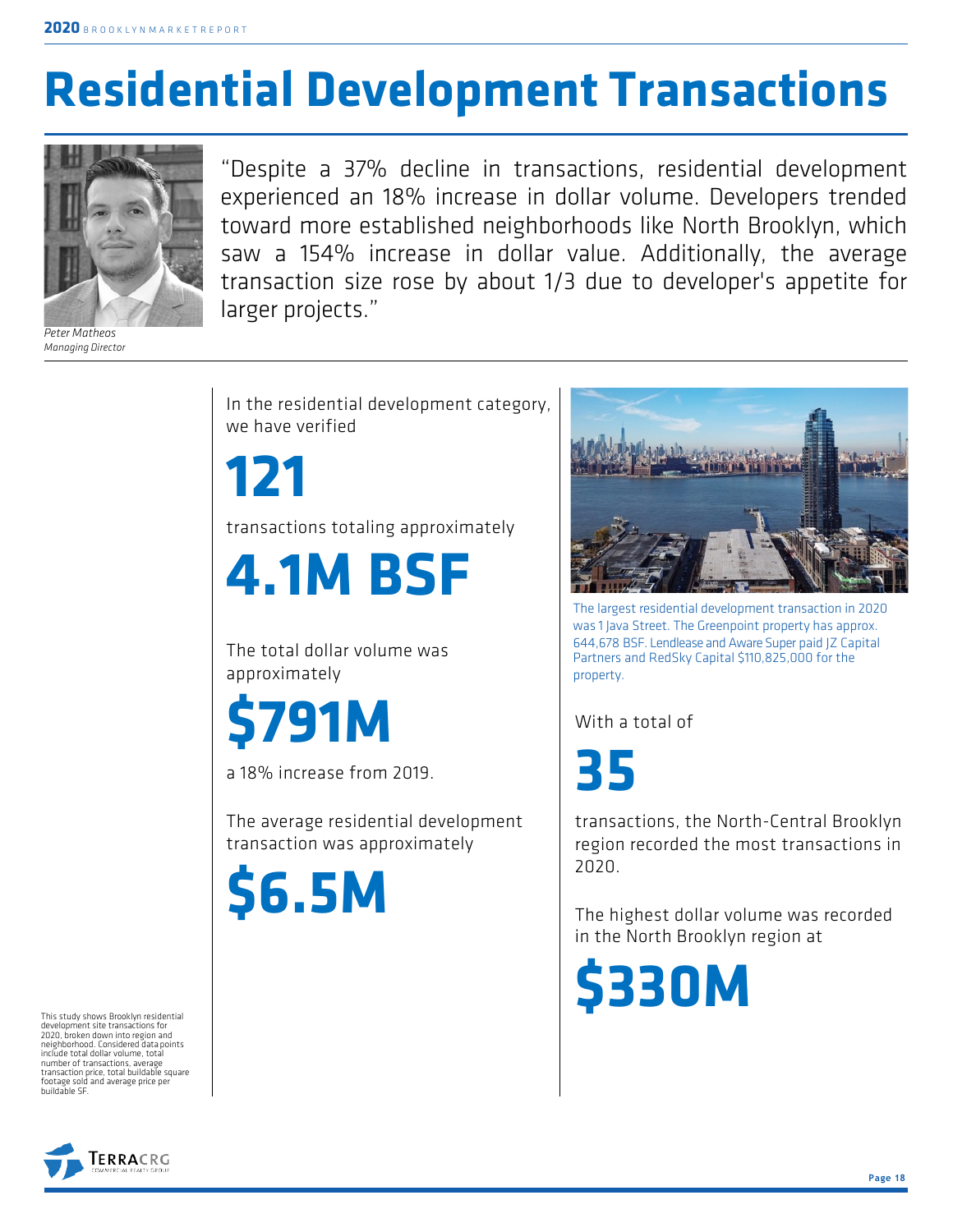| <b>Residential Development</b> |  |  |
|--------------------------------|--|--|
|                                |  |  |

| Neighborhood             | <b>Dollar Volume</b> | <b>Transactions</b> |                 | Avg. Price | <b>Total BSF</b> | Avg P/BSF |
|--------------------------|----------------------|---------------------|-----------------|------------|------------------|-----------|
| <b>Borough Park</b>      | \$<br>13,600,000     | 4                   | \$              | 3,400,000  | 49,702 \$        | 274       |
| <b>East Flatbush</b>     | \$<br>26,794,187     | 12                  | $\zeta$         | 2,232,849  | 193,416 \$       | 139       |
| Flatlands                | \$<br>700,000        | 1                   | \$              | 700,000    | 5,000            | \$<br>140 |
| Lefferts Gardens         | \$<br>2,150,000      | 1                   | \$              | 2,150,000  | 11,000           | \$<br>195 |
| Midwood                  | \$<br>7,750,000      | 2                   | \$              | 3,875,000  | 84,050           | \$<br>92  |
| <b>Central</b>           | \$<br>50,994,187     | 20                  | \$              | 2,549,709  | 343,168          | \$<br>149 |
| Brownsville              | \$<br>7,184,999      | 6                   | \$              | 1,197,500  | 75,646           | \$<br>95  |
| <b>Cypress Hills</b>     | \$<br>5,703,738      | 3                   | \$              | 1,901,246  | $61,714$ \$      | 92        |
| East NY                  | \$<br>14,916,600     | 13                  | \$              | 1,147,431  | 174,255          | \$<br>86  |
| <b>East</b>              | \$<br>27,805,337     | 22                  | \$              | 1,263,879  | 311,615          | \$<br>89  |
| <b>Clinton Hill</b>      | \$<br>2,514,000      | $\overline{2}$      | $\zeta$         | 1,257,000  | 6,888            | \$<br>365 |
| Columbia Waterfront      | \$<br>4,000,000      | 1                   | \$              | 4,000,000  | 13,155           | \$<br>304 |
| <b>DUMBO</b>             | \$<br>81,750,000     | 2                   | \$              | 40,875,000 | 142,339          | \$<br>574 |
| <b>Fort Greene</b>       | \$<br>62,978,000     | 3                   | $\zeta$         | 20,992,667 | 240,339          | \$<br>262 |
| Gowanus                  | \$<br>1,470,000      | 1                   | \$              | 1,470,000  | 5,000            | \$<br>294 |
| Park Slope               | \$<br>81,583,750     | 3                   | \$              | 27,194,583 | 239,156          | \$<br>341 |
| Red Hook                 | \$<br>3,550,000      | 3                   | \$              | 1,183,333  | 17,639           | \$<br>201 |
| <b>Greater Downtown</b>  | \$<br>237,845,750    | 15                  | \$              | 15,856,383 | 664,515          | \$<br>358 |
| East Williamsburg        | \$<br>1,020,000      | 1                   | \$              | 1,020,000  | 4,521            | \$<br>226 |
| Greenpoint               | \$<br>143,125,000    | 6                   | \$              | 23,854,167 | 731,538          | \$<br>196 |
| Williamsburg             | \$<br>186,307,954    | 8                   | \$              | 23,288,494 | 1,027,937        | \$<br>181 |
| <b>North</b>             | \$<br>330, 452, 954  | 15                  | \$              | 22,030,197 | 1,763,995        | \$<br>187 |
| Bedford Stuyvesant       | \$<br>20,508,104     | 11                  | \$              | 1,864,373  | 106,358          | \$<br>193 |
| <b>Bushwick</b>          | \$<br>39,895,000     | 12                  | \$              | 3,324,583  | 212,092 \$       | 188       |
| Crown Heights            | \$<br>24,591,956     | 5                   | \$              | 4,918,391  | 131,836          | \$<br>187 |
| Crown Heights South      | \$<br>2,053,390      | 2                   | \$              | 1,026,695  | 10,825 \$        | 190       |
| Ocean Hill               | \$<br>14,398,001     |                     | $5\sqrt{5}$     | 2,879,600  | 231,882          | \$<br>62  |
| <b>North-Central</b>     | \$<br>101,446,452    | 35 <sub>5</sub>     |                 | 2,898,470  | 692,993\$        | 146       |
| <b>Brighton Beach</b>    | \$<br>3,300,000      | $\mathbf{1}$        | \$              | 3,300,000  | 32,298 \$        | 102       |
| Sheepshead Bay           | \$<br>19,068,999     |                     | $3\sqrt{5}$     | 6,356,333  | 150,701 \$       | 127       |
| <b>South</b>             | \$<br>22,368,999     |                     | 4 <sup>5</sup>  | 5,592,250  | 182,999 \$       | 122       |
| Bay Ridge                | \$<br>300,000        | $\mathbf{1}$        | $\zeta$         | 300,000    | $1,981$ \$       | 151       |
| Fort Hamilton            | \$<br>910,000        | 1                   | $\zeta$         | 910,000    | $5,108$ \$       | 178       |
| <b>Greenwood Heights</b> | \$<br>5,425,399      | 4                   | $\zeta$         | 1,356,350  | $21,819$ \$      | 249       |
| <b>Sunset Park</b>       | \$<br>1,000,000      | 1                   | \$              | 1,000,000  | $6,000$ \$       | 167       |
| <b>Windsor Terrace</b>   | \$<br>12,755,000     |                     | $3\sqrt{5}$     | 4,251,667  | 87,190 \$        | 146       |
| <b>West</b>              | \$<br>20,390,399     | 10 <sub>1</sub>     | $\ddot{\bm{s}}$ | 2,039,040  | $122,098$ \$     | 167       |
|                          |                      |                     |                 |            |                  |           |
| Neighborhood             | <b>Dollar Volume</b> | <b>Transactions</b> |                 | Avg. Price | <b>Total BSF</b> | Avg P/BSF |
| <b>Brooklyn Wide</b>     | \$<br>791,304,077    | $121 \;$ \$         |                 | 6,539,703  | 4,081,383 \$     | 194       |